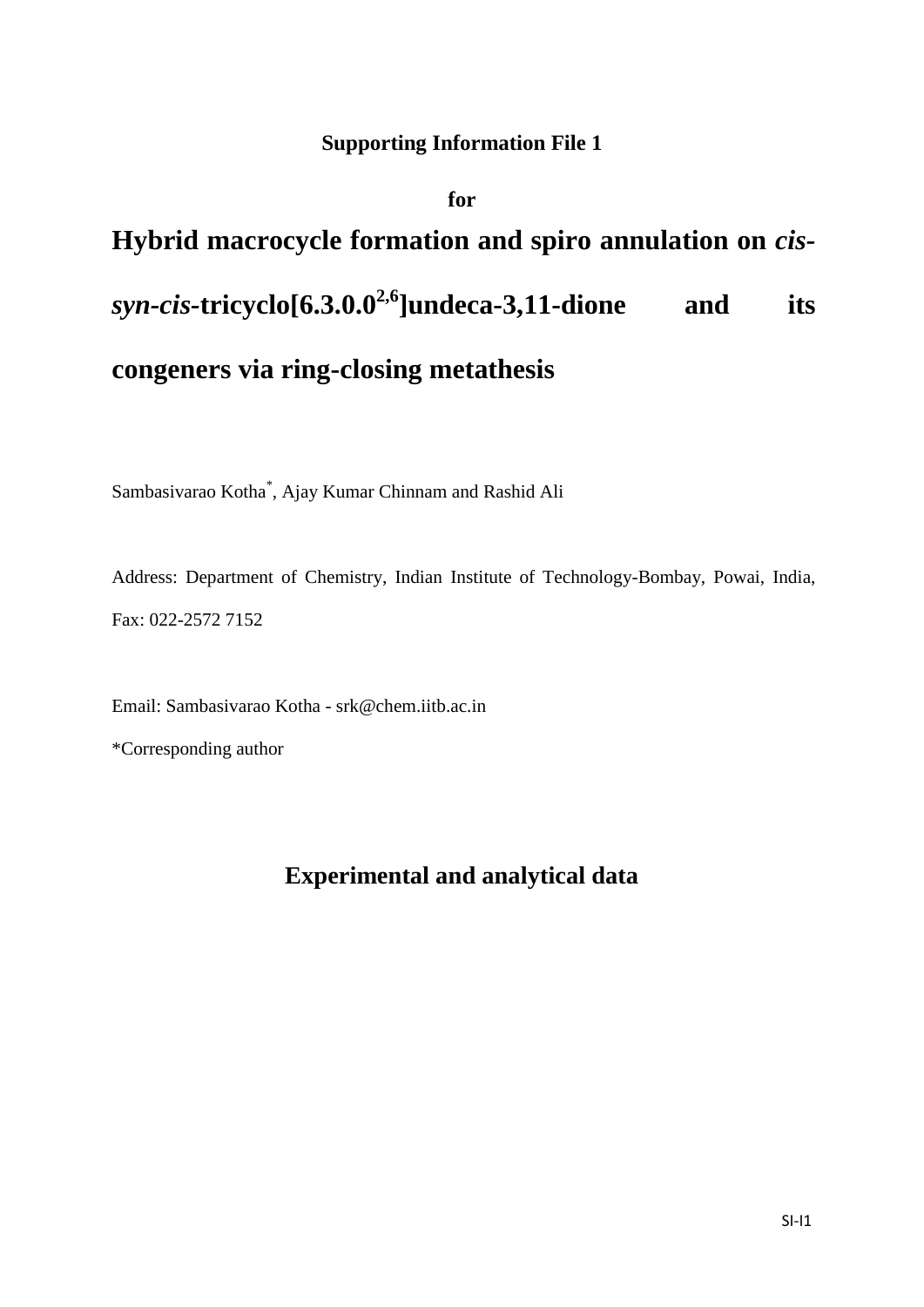#### **General**

Melting points were recorded on a Buchi apparatus. Infrared (IR) spectra were recorded on a Nicolet Impact-400 FT IR spectrometer in KBr/CHCl<sub>3</sub>. <sup>1</sup>H NMR (400 MHz), <sup>13</sup>C NMR (100 MHz) spectral data were obtained at rt on Bruker (AVANCE IIITM) 500 MHz and Bruker (AVANCE IIITM) 400 MHz spectrometers with tetramethylsilane (TMS) as an internal standard and in CDCl<sub>3</sub> solution. Coupling constants (*J* values) are given in Hertz (Hz). Highresolution mass spectrometric (HRMS) measurements were carried out using Bruker (Maxis Impact) or Micromass Q-ToF spectrometers. Analytical thin layer chromatography (TLC) was performed on  $(10 \times 5 \text{ cm})$  glass plates coated with Acme's silica gel GF 254 (containing 13% calcium sulfate as a binder). Chromatography was performed using Acme's silica gel (100-200 mesh) using double spray bellows for application of pressure and the column is eluted with ethyl acetate–petroleum ether mixture. All of the organic solvents used in this study were dried over appropriate drying agents and distilled prior to use.

#### **General procedure for the preparation of diindole derivatives.**

In a typical experiment, 1.5 g of an L-(+)-tartaric acid/*N*,*N*′-dimethylurea (30:70) mixture was heated to 70 °C to obtain a clear melt. To this melt, 2 mmol of *N*-methyl-*N*-phenylhydrazine and 1 mmol of diketone were added at 70 °C. After termination of the reaction (TLC monitoring by mini work up), the reaction mixture was quenched with water while it was still hot. The reaction mixture was cooled to rt and the solid was filtered through a sintered glass funnel and washed with water  $(2 \times 5 \text{ mL})$ . The solvent was evaporated and the crude product was purified by silica gel column chromatography with an appropriate mixture of EtOAc and petroleum ether [1,2].

#### **Synthesis of compound 8**



The tricyclic dione **2** (100 mg, 0.56 mmol), was reacted with phenylhydrazine hydrochloride (177 mg, 1.23 mmol) by following the general procedure. After termination of the reaction (TLC monitoring), the reaction mixture was worked up according to the general procedure. The crude product obtained was purified by column chromatography on silica gel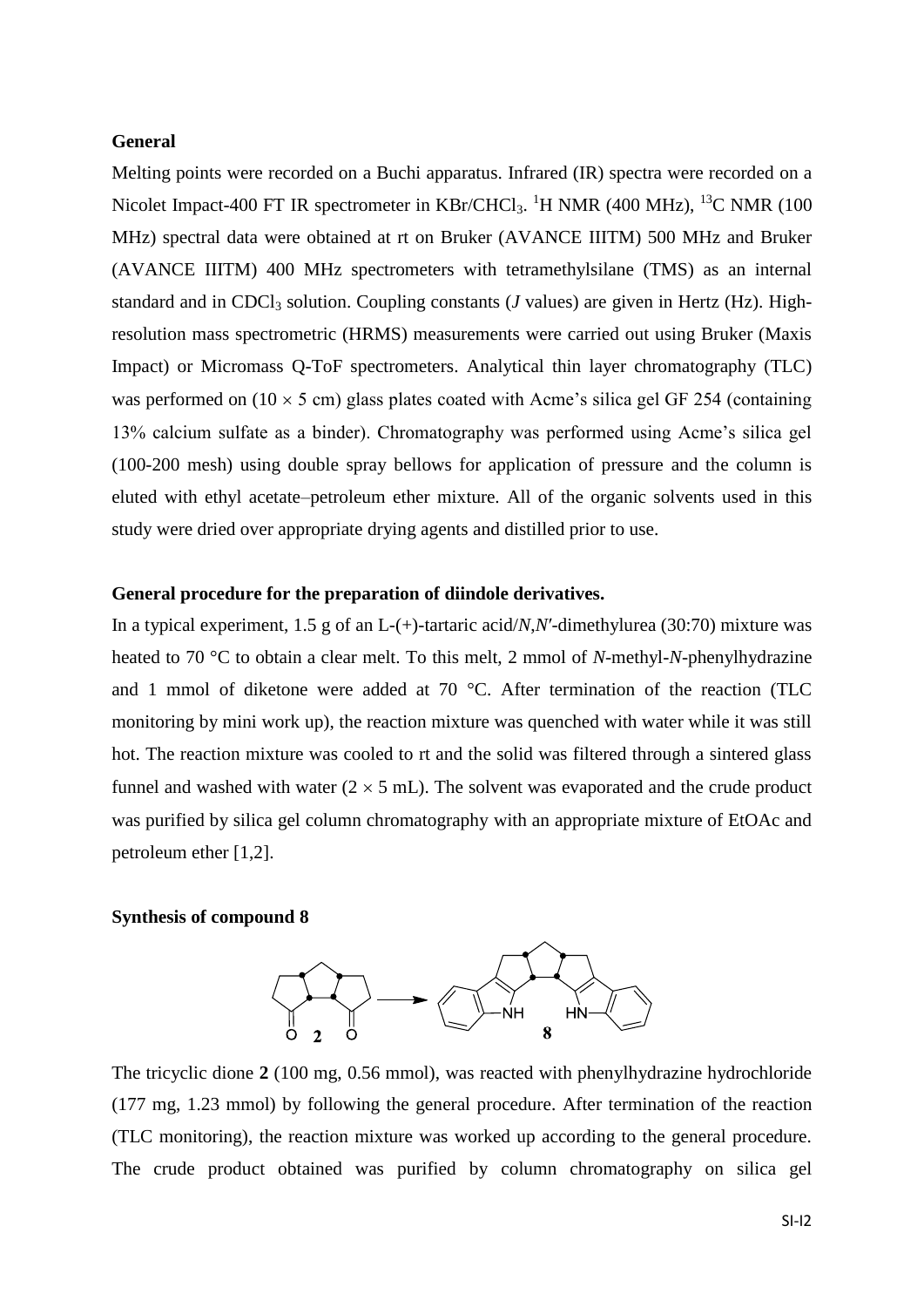(EtOAc/petroleum ether, 10:90) to provide the diindole derivative **8** (115 mg, 62%) as a colourless solid [2].

Mp 189-191 °C;  $R_f = 0.41$  (Silica gel, 10% EtOAc<sup> $\prime$ </sup> petroleum ether); <sup>1</sup>H NMR (400 MHz, CDCl<sub>3</sub>)  $\delta$  = 1.52-1.60 (m, 1H), 2.45-2.54 (m, 3H), 2.89-2.95 (q, *J* = 7.9 Hz, 2H), 3.46-3.51 (m, 2H), 3.87-3.89 (m, 2H), 6.99-7.06 (m, 4H), 7.18-7.20 (m, 2H), 7.31-7.33 (m, 2H), 7.58 (bs, 2H); <sup>13</sup>C NMR (100 MHz, CDCl<sub>3</sub>)  $\delta$  = 31.38, 41.43, 48.22, 51.71, 111.82, 118.91, 119.88, 120.27, 120.94, 125.56, 141.58, 144.02; accurate mass (ESI, Q-ToF) *m/z*: calculated for  $C_{23}H_{20}KN_2$  [M+K]<sup>+</sup>: 363.1258; found: 363.1254.

#### **Synthesis of compound 9**



#### **Method A**

To a suspension of NaH (8.2 mg, 0.34 mmol) in DMF (5 mL), the diindole **8** (50 mg, 0.15 mmol) was added at rt under nitrogen. Then, the reaction mixture stirred at rt for 15 min. Next, methyl iodide (0.03 mL, 0.34 mmol) was added in a dropwise manner, and then the stirring was continued for 24 h at rt. After termination of the reaction (TLC monitoring), the reaction mixture was diluted with ethyl acetate (10 mL), and the organic layer was washed with water, brine and dried over  $Na<sub>2</sub>SO<sub>4</sub>$ . The solvent was removed under reduced pressure. The crude product obtained was purified by silica gel column chromatography (5% EtOAc/petroleum ether) to yield compound **9** (47 mg, 87%) [3].

#### **Method B**

The tricyclic dione **2** (50 mg, 0.28 mmol) was reacted with *N*-methyl-*N*-phenylhydrazine (76 mg, 0.61 mmol) following the general procedure. After termination of the reaction (TLC monitoring), the reaction mixture was worked up according to the general procedure. The crude product obtained was purified by column chromatography on silica gel (EtOAc/petroleum ether, 10:90) to provide the diindole derivative **9** (75 mg, 76%) as a colourless solid [2].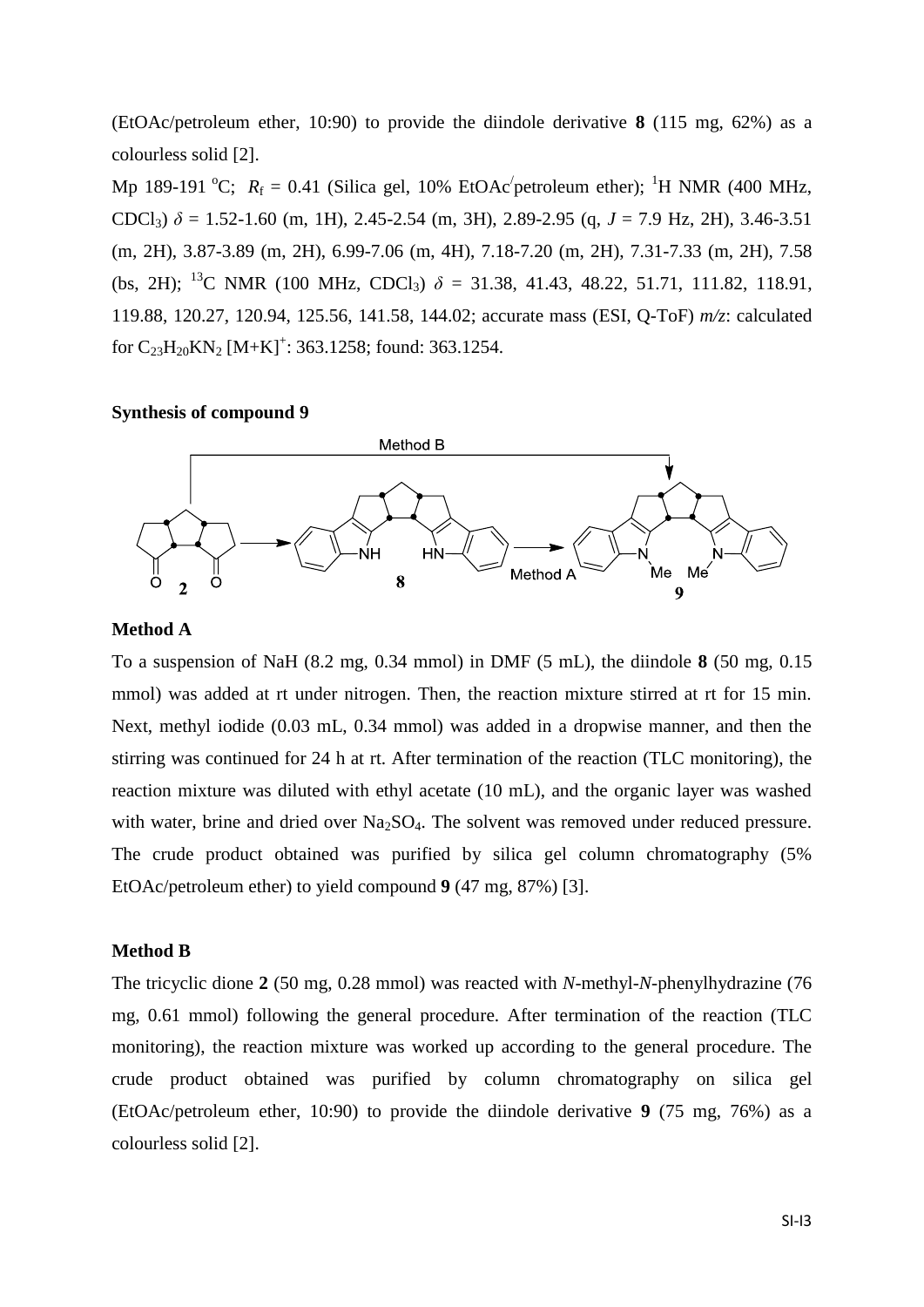Mp 206-208 °C;  $R_f = 0.39$  (Silica gel, 10% EtOAc-petroleum ether); <sup>1</sup>H NMR (400 MHz, CDCl<sub>3</sub>)  $\delta$  = 1.74-1.80 (m, 1H), 2.43-2.55 (m, 3H), 2.85-2.88 (m, 2H), 3.24 (s, 6H), 3.61-3.64 (m, 2H), 3.74-3.78 (m, 2H), 7.00-7.08 (m, 6H), 7.33 (d, *J* = 7.7 Hz, 2H); <sup>13</sup>C NMR (100 MHz, CDCl<sub>3</sub>)  $\delta$  = 30.70, 32.48, 38.39, 48.95, 54.48, 109.60, 118.82, 119.10, 120.31, 124.65, 141.29, 146.09; accurate mass (ESI, Q-ToF)  $m/z$ : calculated for C<sub>25</sub>H<sub>24</sub>N<sub>2</sub>Na [M+Na]<sup>+</sup>: 375.1832; found: 375.1835.

#### **Synthesis of compound 10**



To a suspension of NaH (16.3 mg, 0.70 mmol) in DMF (10 mL), the diindole **8** (100 mg, 0.3 mmol) was added at rt under nitrogen. Then, the reaction mixture stirred at rt for 15 min. Allyl bromide (0.02 mL, 0.3 mmol) was added in a dropwise manner, and then the stirring was continued at rt for 24 h. After termination of the reaction (TLC monitoring), the reaction mixture was diluted with ethyl acetate (10 mL), and the organic layer was washed with water, brine and dried over  $Na<sub>2</sub>SO<sub>4</sub>$ . The solvent was removed under reduced pressure. The crude product obtained was purified by silica gel column chromatography (5% EtOAc/petroleum ether) to yield compound **10** (81 mg, 65%) as a yellow thick liquid [3].

 $R_f = 0.42$  (Silica gel, 5% EtOAc-petroleum ether); <sup>1</sup>H NMR (400 MHz, CDCl<sub>3</sub>):  $\delta = 1.77$ -1.83 (m, 1H), 2.44-2.56 (m, 3H), 2.86-2.90 (m, 2H), 3.59-3.63 (m, 2H), 3.73-3.74 (m, 2H), 3.96-4.01 (m, 2H), 4.35-4.39 (m, 2H), 4.74-4.78 (m, 2H), 4.96-4.98 (m, 2H), 5.62-5.67 (m, 2H), 7.00-7.11 (m, 6H), 7.33-7.35 (m, 2H); <sup>13</sup>C NMR (100 MHz, CDCl3): *δ =* 32.20, 38.29, 47.03, 49.37, 54.56, 110.37, 115.98, 118.89, 119.32, 120.05, 120.50, 125.13, 134.15, 141.02, 145.72; accurate mass (ESI, Q-ToF)  $m/z$ : calculated for C<sub>29</sub>H<sub>28</sub>N<sub>2</sub>Na [M+Na]<sup>+</sup>: 427.2145; found: 427.2150.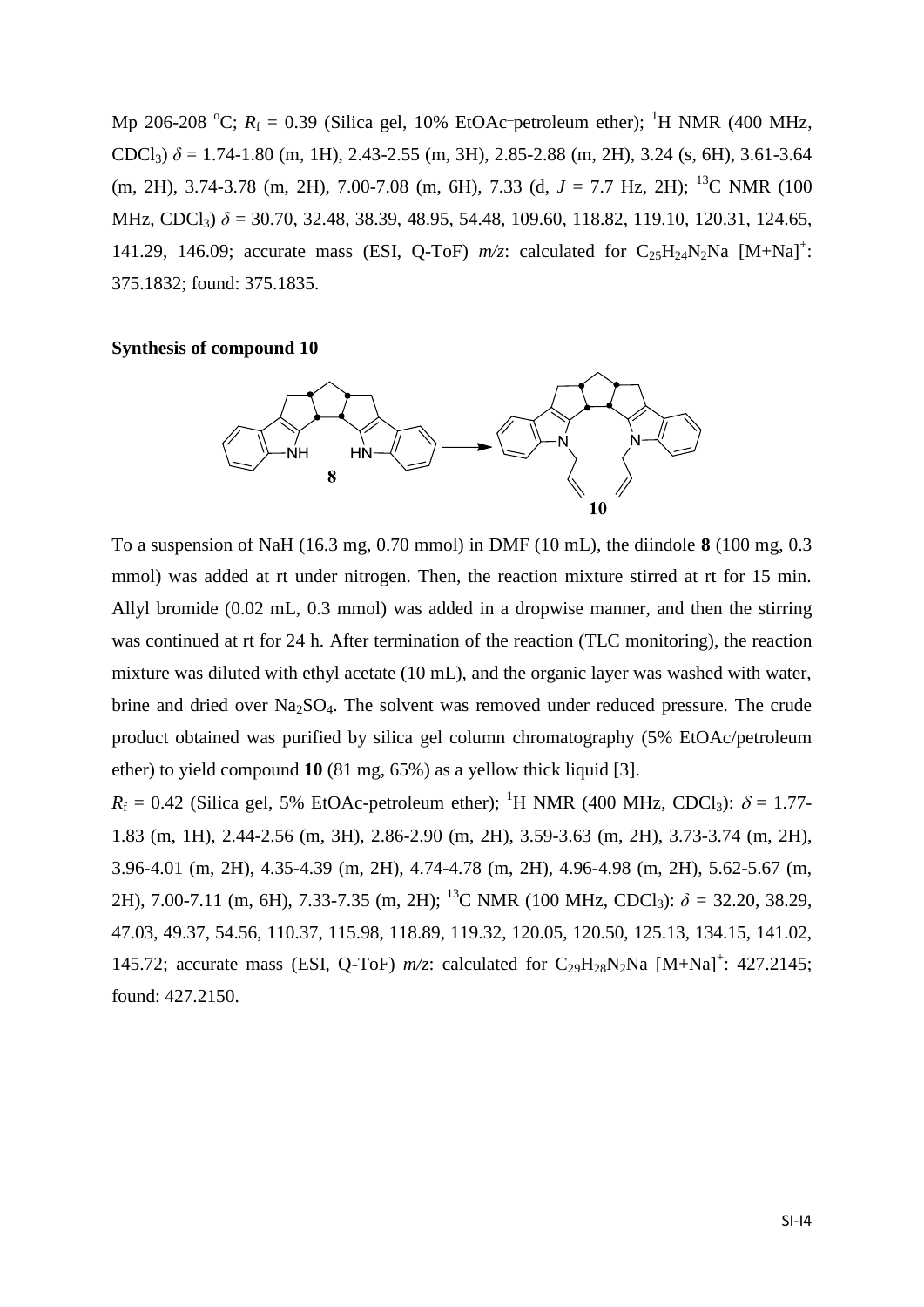#### **Synthesis of compound 11**



A solution of diallyldiindole **10** (65 mg, 0.16 mmol) in dry  $CH_2Cl_2$  (15 mL) was degassed with  $N_2$  for 10 min. Then, G-II (7.5 mol %) was added stirring was continued for 24 h at rt. After termination of the reaction (TLC monitoring), the solvent was removed at reduced pressure and the crude product was purified by silica gel column chromatography (5% EtOAc/petroleum ether) gave the RCM compound **11** (51 mg, 84%) as a white solid [3]. Mp at 235 °C decomposed;  $R_f = 0.40$  (Silica gel, 5% EtOAc/petroleum ether); <sup>1</sup>H NMR (400 MHz, CDCl<sub>3</sub>):  $\delta$  = 1.74-1.80 (m, 1H), 2.45-2.58 (m, 3H), 2.89-2.94 (m, 2H), 3.54-3.63 (m, 2H), 3.83-3.95 (m, 4H), 4.37-4.40 (d, *J* = 13.9 Hz, 2H), 5.73-5.75 (t, *J* = 3.6 Hz, 2H), 6.98-

7.09 (m, 4H), 7.14-7.16 (m, 2H), 7.33-7.35 (m, 2H); <sup>13</sup>C NMR (100 MHz, CDCl<sub>3</sub>):  $\delta$  = 32.20, 39.80, 41.41, 49.50, 53.31, 109.31, 118.97, 119.17, 119.86, 120.51, 124.50, 127.55, 140.57, 145.39; accurate mass (ESI, Q-ToF)  $m/z$ : calculated for C<sub>27</sub>H<sub>24</sub>N<sub>2</sub>Na [M+Na]<sup>+</sup>: 399.1832; found: 399.1835

#### **Synthesis of compound 6**



To a solution of compound **11** (50 mg, 0.13 mmol) in dry EtOAc (10 mL), 10 mol% Pd/C (15.4 mg, 0.13 mmol), was added and the reaction mixture was stirred at rt under  $H_2$  pressure (1 atm) for 32 h. After termination of the reaction (TLC monitoring), the reaction mixture was filtered through a Celite-pad and washed with ethyl acetate (20 mL). Evaporation of the solvent at reduced pressure gave the crude product. Further purification by silica-gel column chromatography (5% EtOAc/petroleum ether) gave the hydrogenated product **6** (48 mg, 95%) as a white solid [3].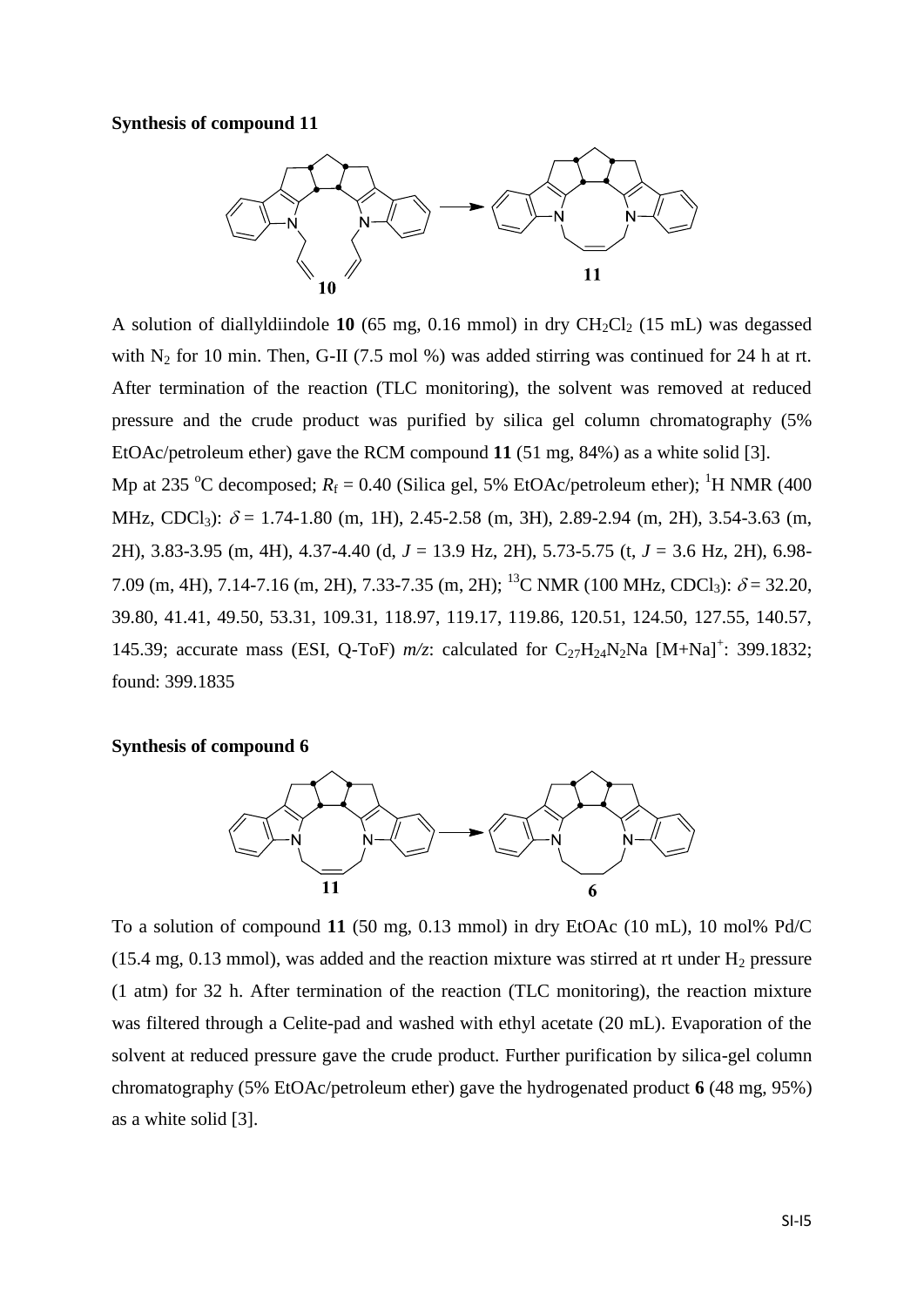Mp 245-247 <sup>o</sup>C;  $R_f = 0.42$  (Silica gel, 5% EtOAc-petroleum ether); <sup>1</sup>H NMR (500 MHz, CDCl<sub>3</sub>):  $\delta$  = 1.83-1.88 (m, 1H), 1.96-2.02 (m, 4H), 2.42-2.49 (m, 1H), 2.66 (d, *J* = 4.4 Hz, 1H), 2.69 (d, *J* = 4.5 Hz, 1H), 2.92-2.99 (m, 2H), 3.42-3.45 (m, 2H), 3.68-3.71 (m, 2H), 3.97- 4.02 (m, 4H), 6.99-7.04 (m, 2H), 7.06-7.11 (m, 2H), 7.15-7.18 (m, 2H), 7.34 (d, *J* = 7.7 Hz, 2H); <sup>13</sup>C NMR (126 MHz, CDCl<sub>3</sub>)  $\delta$  = 26.57, 31.89, 39.11, 43.41, 49.71, 54.25, 109.81, 118.94, 119.07, 119.72, 120.45, 124.51, 140.32, 145.42; accurate mass (ESI, Q-ToF) *m/z*: calculated for  $C_{27}H_{27}N_2$  [M+H]<sup>+</sup>: 379.2168 found: 379.2165.

#### **General procedure for the allylation of 2 and 3a–d**

To a suspension of NaH (6 equivalents) in THF (20 mL), added the dione **2** (or **3a–c)** at rt under nitrogen and the reaction mixture was stirred at rt for 10 min. Later, allyl bromide was added to the reaction mixture in a dropwise manner, and stirring was continued overnight at rt. After termination of the reaction (TLC monitoring), the reaction mixture was diluted with ethyl acetate (10 mL), washed with water, brine and dried over  $Na<sub>2</sub>SO<sub>4</sub>$ , concentrated at reduced pressure. The crude product obtained was purified by silica gel column chromatography with appropriate mixture of EtOAc-petroleum ether to yield the allylated product **12** (or **14a**–**d**) [4].

#### **General procedure of the ring-closing metathesis of 12 and 14a–d**

A solution of compound **12** (or **14a–d**) in dry  $CH_2Cl_2$  (20 mL) was degassed with N<sub>2</sub> for 10 min, then G-I (10 mol%) was added and stirring was continued for 12–24 h at rt. After termination of the reaction (TLC monitoring), the solvent was removed under reduced pressure and the crude product was purified by silica gel column chromatography with an appropriate mixture of EtOAc/petroleum ether to deliver the desired RCM product **13** (or **15a-d**) [4].

#### **General procedure for the hydrogenation of 13 and 15a–d**

The solution of compounds **13** (or **15a–d**) in EtOAc (10 mL), 10 mol % Pd/C (1 mmol) was added and the reaction mixture was stirred at rt under  $H_2$  pressure (1 atm) for 6–24 h. After termination of the reaction (TLC monitoring), the reaction mixture was filtered through using a Celite-pad and the solvent was removed under reduced pressure. The crude product was purified by silica-gel column chromatography by using an appropriate mixture of EtOAc/petroleum ether to yield the desired hydrogenated product **7** (or **16a–d**) [4].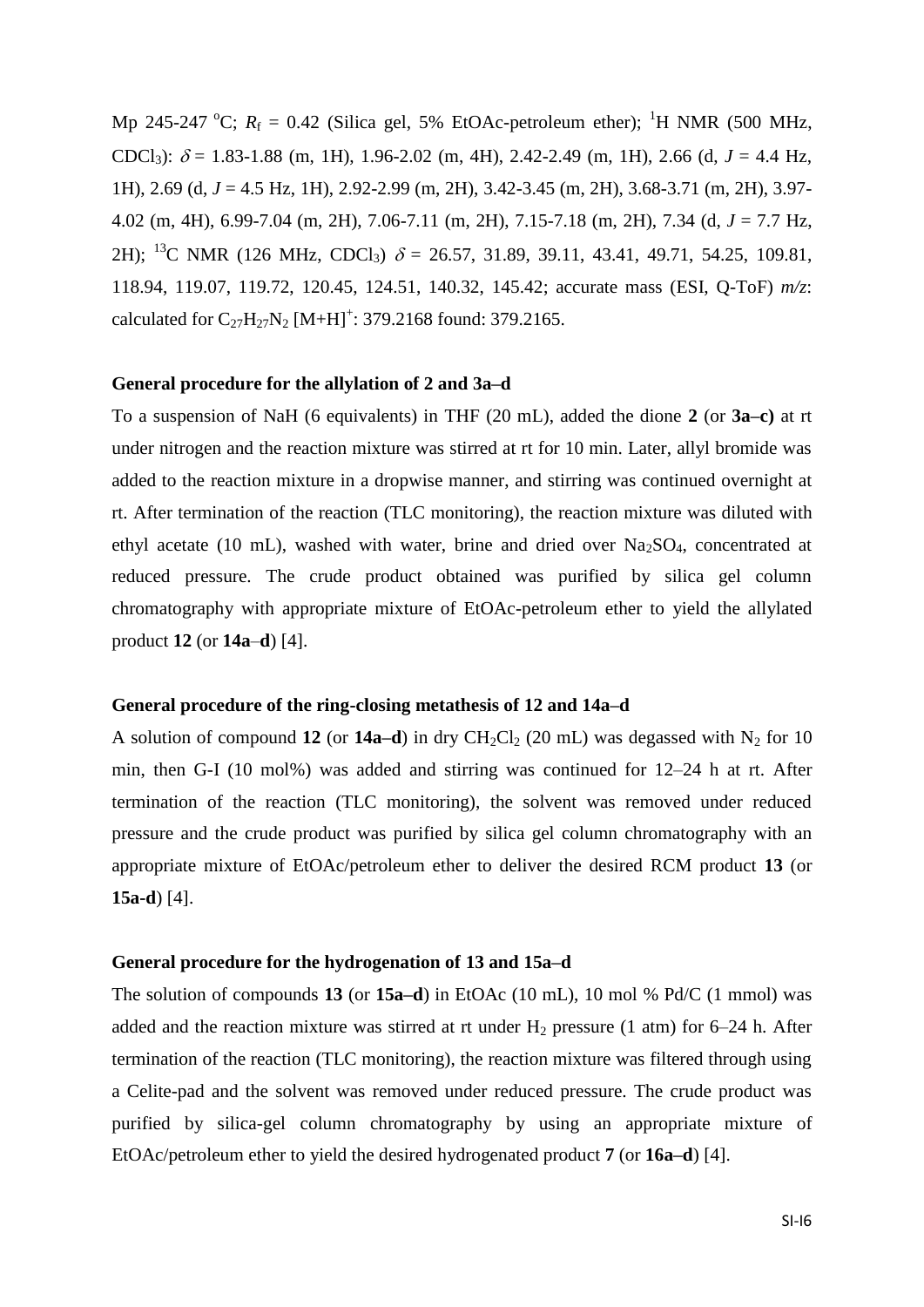#### **Synthesis of compound 12**



Thick colorless liquid, 59% yield (141.0 mg, starting with 100.0 mg of tricyclic dione **2**)  $R_f = 0.74$  (silica gel, 10% EtOAc-petroleum ether): <sup>1</sup>H NMR (400 MHz, CDCl<sub>3</sub>)  $\delta = 1.29$ -1.48 (m, 3H), 1.60-1.73 (m, 2H), 1.78-1.91 (m, 2H), 2.01-2.78 (m, 13H), 4.89-5.30 (m, 12H), 5.70-5.97 (m, 6H); <sup>13</sup>C NMR (100 MHz, CDCl<sub>3</sub>)  $\delta = 37.21, 38.05, 38.47, 40.38, 45.13,$ 52.45, 67.44, 118.25, 118.28, 118.58, 133.61, 134.13, 134.31, 220.71; IR *υmax* = 1638, 1729, 2851, 2927 cm<sup>-1</sup>; accurate mass (ESI, Q-ToF)  $m/z$ : calculated for C<sub>29</sub>H<sub>38</sub>NaO<sub>2</sub> [M+Na]<sup>+</sup> 441.2764 found: 441.2765.

#### **Synthesis of compound 13**



Colorless semi-solid, 80% yield (45.0 mg, starting with 70.0 mg of hexa-allyl tricyclic dione **12**)

 $R_f = 0$ . 70 (silica gel, 10% EtOAc-petroleum ether): <sup>1</sup>H NMR (400 MHz, CDCl<sub>3</sub>)  $\delta = 1.26$ -1.33 (m, 1H), 1.68-1.72 (m, 3H), 1.99-2.14 (m, 4H), 2.23-2.39 (m, 6H), 2.41-2.59 (m, 2H), 2.61-2.64 (m, 2H), 3.03-3.09 (m, 2H), 5.50-5.53 (br, 2H), 5.65-5.67 (br, 2H), 5.75 (s, 2H); <sup>13</sup>C NMR (100 MHz, CDCl<sub>3</sub>)  $\delta$  = 31.34, 35.79, 44.79, 46.77, 46.87, 48.77, 56.23, 61.14, 123.76, 127.09, 129.64, 225.99; IR  $v_{max} = 1651$ , 1725, 2857, 2928 cm<sup>-1</sup>; accurate mass (ESI, Q-ToF) *m/z*: calculated for C<sub>23</sub>H<sub>26</sub>NaO<sub>2</sub> [M+Na]<sup>+</sup> 357.1825, found: 357.1827.

#### **Synthesis of compound 7**



white solid, 90% yield (27.0 mg, starting with 30.0 mg of tris-RCM product **13**) Mp 93-94 °C;  $R_f = 0.71$  (silica gel, 10% EtOAc-petroleum ether): <sup>1</sup>H NMR (400 MHz, CDCl<sub>3</sub>)  $\delta$  = 1.25-1.30 (m, 2H), 1.32-1.80 (m, 21H), 1.81-1.94 (m, 4H), 2.11-2.18 (m, 2H),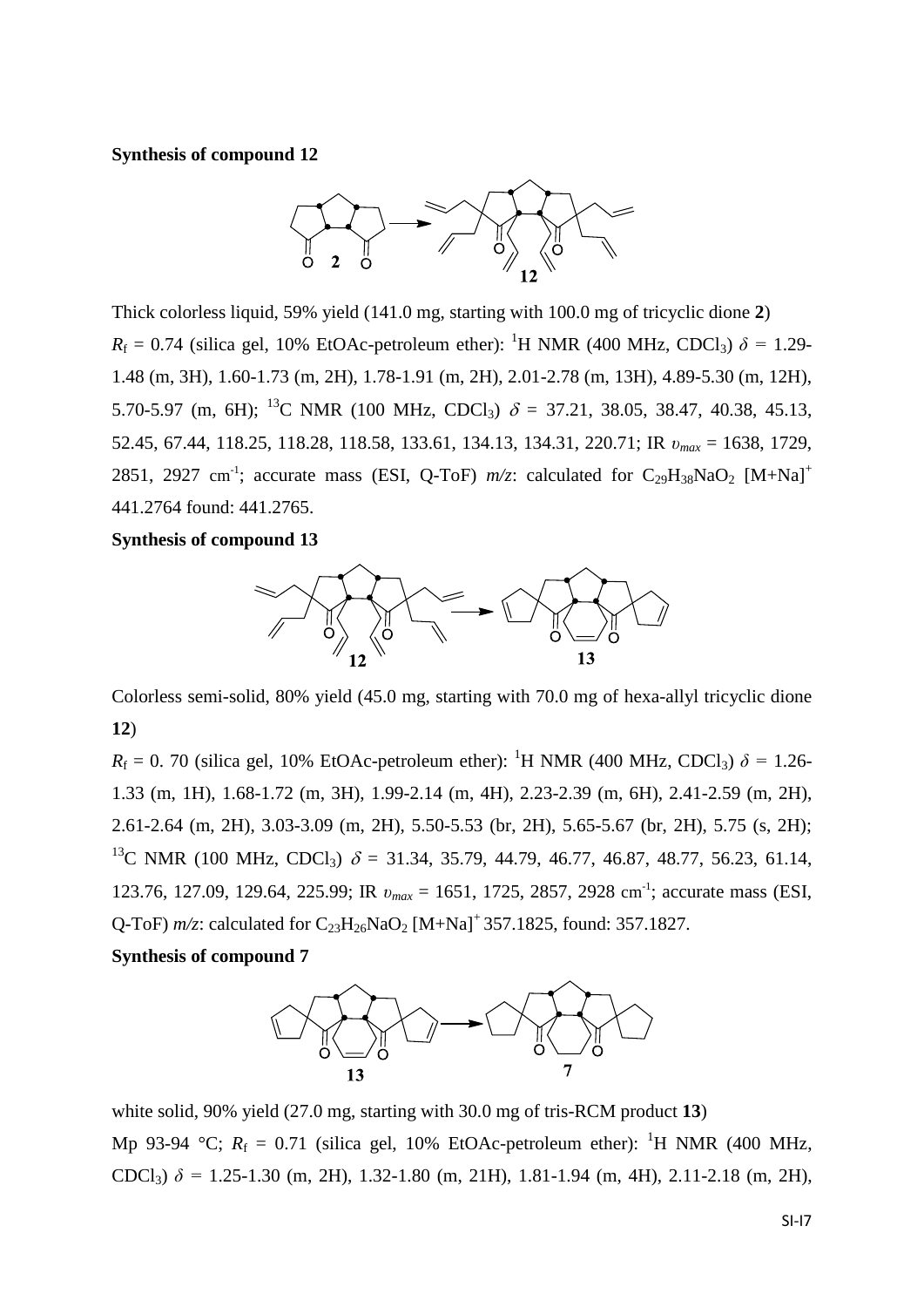2.36-2.53 (m, 3H); <sup>13</sup>C NMR (100 MHz, CDCl<sub>3</sub>)  $\delta$  = 21.72, 25.84, 26.03, 29.89, 36.03, 39.33, 41.64, 42.79, 45.04, 57.80, 62.25, 226.67; IR *υmax* = 1727, 2862, 2938 cm-1 ; accurate mass (ESI, Q-ToF) *m/z*: calculated for C<sub>23</sub>H<sub>32</sub>KO<sub>2</sub> [M+K]<sup>+</sup> 379.2034, found: 379.2038.

#### **Synthesis of compound 14a**



white solid, 74% (125.6 mg, starting with 100.0 mg of pentacyclic dione **3a**)

Mp 74-75 <sup>o</sup>C;  $R_f = 0.60$  (silica gel, 10% EtOAc-petroleum ether): <sup>1</sup>H NMR (400 MHz, CDCl<sub>3</sub>)  $\delta$  = 0.73 (ABq, *J* = 12.8 Hz, 1H), 1.93-1.99 (m, 3H), 2.19-2.33 (m, 5H), 2.37-2.44 (m, 4H), 2.51 (t, *J* = 7.4 Hz, 1H), 2.66-2.69 (m, 1H), 2.85-2.90 (m, 1H), 3.19 (t, *J* = 8.0 Hz, 1H), 3.32-3.37 (m, 1H), 4.96-5.08 (m, 8H), 5.37-5.38 (m, 1H), 5.55-5.62 (m, 2H), 5.71-5.80 (m, 3H); <sup>13</sup>C NMR (100 MHz, CDCl<sub>3</sub>)  $\delta$  = 32.05, 35.21, 35.25, 38.97, 39.16, 42.51, 48.58, 49.94, 51.00, 54.14, 54.48, 58.39, 58.84, 62.73, 77.83, 118.31, 118.37, 118.40, 118.61, 132.25, 132.47, 132.78, 133.00, 133.82, 133.91, 220.60, 221.62; IR *υmax* = 3075, 2927, 2854, 1730, 1639, 1440, 1270, 1150, cm<sup>-1</sup>; accurate mass (ESI, Q-ToF)  $m/z$ : calculated for C<sub>27</sub>H<sub>33</sub>O<sub>2</sub>  $[M+H]^+$  389.2481, found: 389.2436.

#### **Synthesis of compound 15a**



white solid, 92% (47.0 mg, starting with 60.0 mg of tetra-allyl pentacyclic dione **14a**) Mp 203-205 °C;  $R_f = 0.38$  (silica gel, 10% EtOAc-petroleum ether): <sup>1</sup>H NMR (400 MHz, CDCl<sub>3</sub>)  $\delta$  = 0.43 (ABq, *J* = 12.6 Hz, 1H), 1.61-1.65 (m, 1H), 1.90-1.96 (m, 1H), 2.18-2.24 (m, 2H), 2.31-2.48 (m, 5H), 2.52-2.58 (m, 3H), 2.70-2.76 (m, 2H), 2.79-2.82 (m, 1H), 3.18 (t, *J* = 8.0 Hz, 1H), 3.32-3.37 (m, 1H), 5.39-5.41 (m, 1H), 5.44-5.47 (m, 2H), 5.60-5.70 (m, 2H), 5.80-5.82 (m, 1H); <sup>13</sup>C NMR (125 MHz, CDCl<sub>3</sub>)  $\delta$  = 34.34 (t), 37.38 (t), 37.82 (t), 42.94 (t), 45.14 (t), 45.34 (t), 49.48 (d), 52.67 (d), 53.58 (d), 54.36 (d), 55.16 (d), 61.48 (d), 61.65 (s), 61.86 (s), 126.08 (d), 126.28 (d), 130.50 (d), 130.54 (d), 132.24 (d), 133.02 (d), 220.97 (s), 221.66 (s); IR *υmax* = 3054, 2922, 2837, 1723, 1627, 1435, 1271, 1151,1107, 1017 cm-1 ;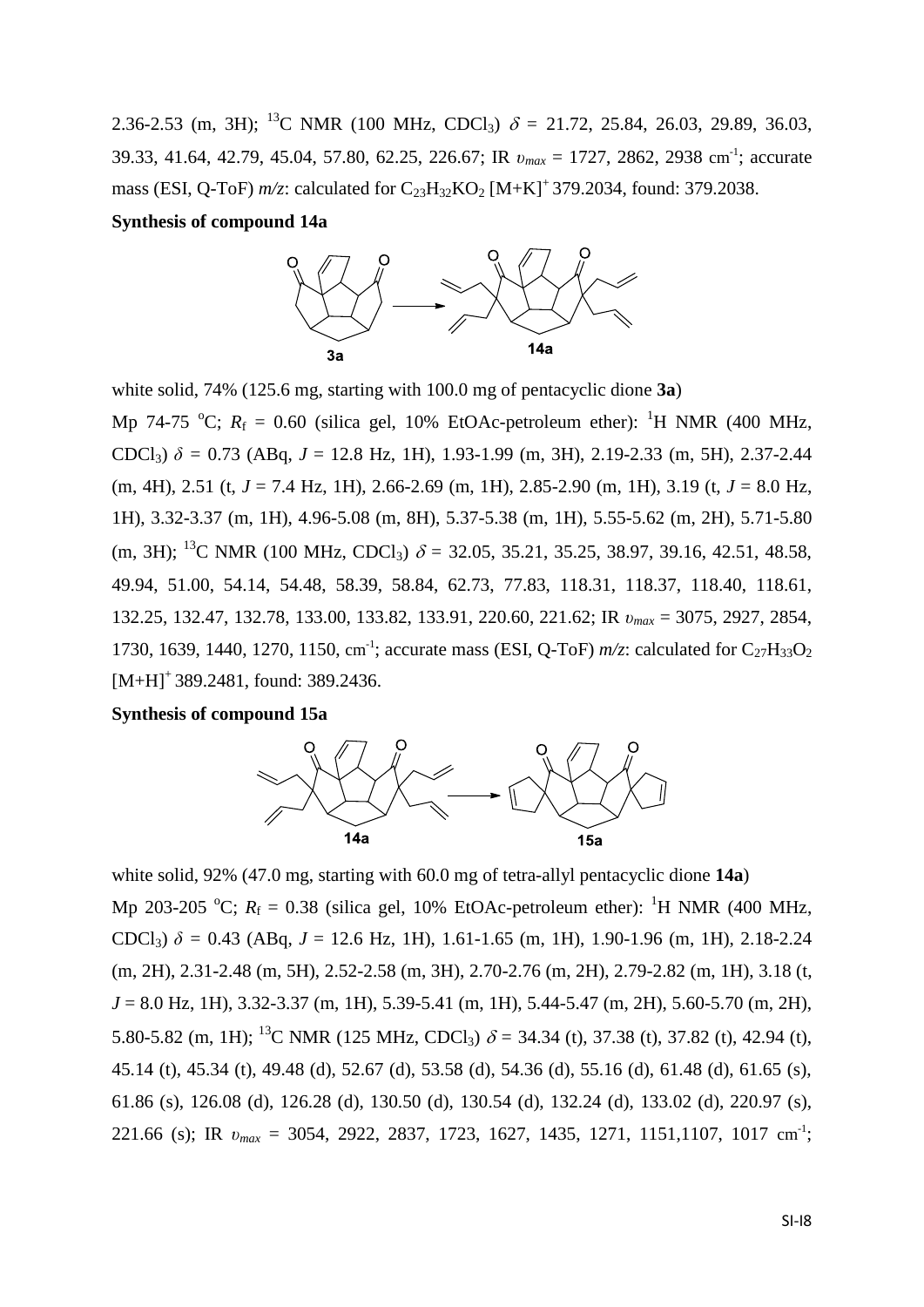accurate mass (ESI, Q-ToF)  $m/z$ : calculated for  $C_{23}H_{24}NaO_2$  [M+Na]<sup>+</sup> 355.1669, found: 355.1669.

#### **Synthesis of compound 16a**



white solid, 98% (29.90 mg, starting with 30.0 mg of bis-RCM product **15a**) Mp 163-165 <sup>o</sup>C;  $R_f = 0.63$  (silica gel, 10% EtOAc-petroleum ether): <sup>1</sup>H NMR (500 MHz, CDCl<sub>3</sub>)  $\delta$  = 0.36 (ABq, *J* = 12.7 Hz, 1H), 1.34-1.46 (m, 3H), 1.51-1.62 (m, 4H), 1.64-1.95 (m, 15H), 2.32-2.45 (m, 4H), 2.61-2.65 (m, 1H), 2.97 (t, *J* = 8.6 Hz, 1H), 3.31-3.38 (m, 1H); <sup>13</sup>C NMR (125 MHz, CDCl<sub>3</sub>)  $\delta$  = 25.62 (t), 25.69 (t), 25.94 (t), 26.77 (t), 30.35 (t), 30.82 (t), 34.45 (t), 37.61 (t), 38.43 (t), 38.77 (t), 42.71 (t), 50.45 (d), 52.64 (d), 53.26 (d), 56.64 (d), 59.06 (d), 60.72 (d), 63.31 (s), 63.51 (s), 69.60 (s), 223.05 (s), 226.43 (s); IR *υmax* = 2928, 2861, 1725, 1627, 1459, 1268, 1122, 1073, 1044 cm-1 ; accurate mass (ESI, Q-ToF) *m/z*: calculated for  $C_{23}H_{30}NaO_2$  [M+Na]<sup>+</sup> 361.2138, found: 361.2131.

#### **Synthesis of compound 14b**



white solid, 60% (65.0 mg, starting with 67.0 mg of pentacyclic dione **3b**) Mp 149-151 <sup>o</sup>C;  $R_f = 0.40$  (silica gel, 10% EtOAc-petroleum ether): <sup>1</sup>H NMR (400 MHz, CDCl<sub>3</sub>)  $\delta$  = 0.55 (ABq, *J* = 12.8 Hz, 1H), 1.42-1.55 (m, 1H), 1.58-1.64 (m, 1H), 1.83-1.94 (m, 4H), 2.04-2.17 (m, 2H), 2.20-2.22 (d, *J* = 7.4 Hz, 2H), 2.29-2.46 (m, 6H), 2.57-2.60 (m, 1H), 3.31 (s, 3H), 3.38-3.44 (m, 1H), 3.51-3.54 (m, 1H), 3.60 (t, *J* = 8.3 Hz, 1H), 4.92-5.09 (m, 8H), 5.51-5.62 (m, 2H), 5.70-5.80 (m, 2H); <sup>13</sup>C NMR (100 MHz, CDCl<sub>3</sub>)  $\delta$  = 30.73 (t), 31.98 (t), 32.24 (t), 34.53 (t), 34.95 (t), 36.88 (t), 38.84 (t), 48.84 (d), 50.06 (d), 50.26 (d), 51.09 (d), 56.30 (d), 57.74 (q), 58.74 (s), 59.13 (s), 61.66 (d), 73.01 (s), 86.97 (d), 118.15 (t), 118.27 (t), 118.31 (t), 133.09 (d), 133.28 (d), 134.01 (d), 221.34 (s), 223.00 (s); IR *υmax* = 3073, 2923, 1724, 1638, 1441, 1266, 1161, 1109, 1020 cm-1 ; accurate mass (ESI, Q-ToF) *m/z*: calculated for  $C_{28}H_{37}O_3$  [M+H]<sup>+</sup> 421.2743, found: 421.2761.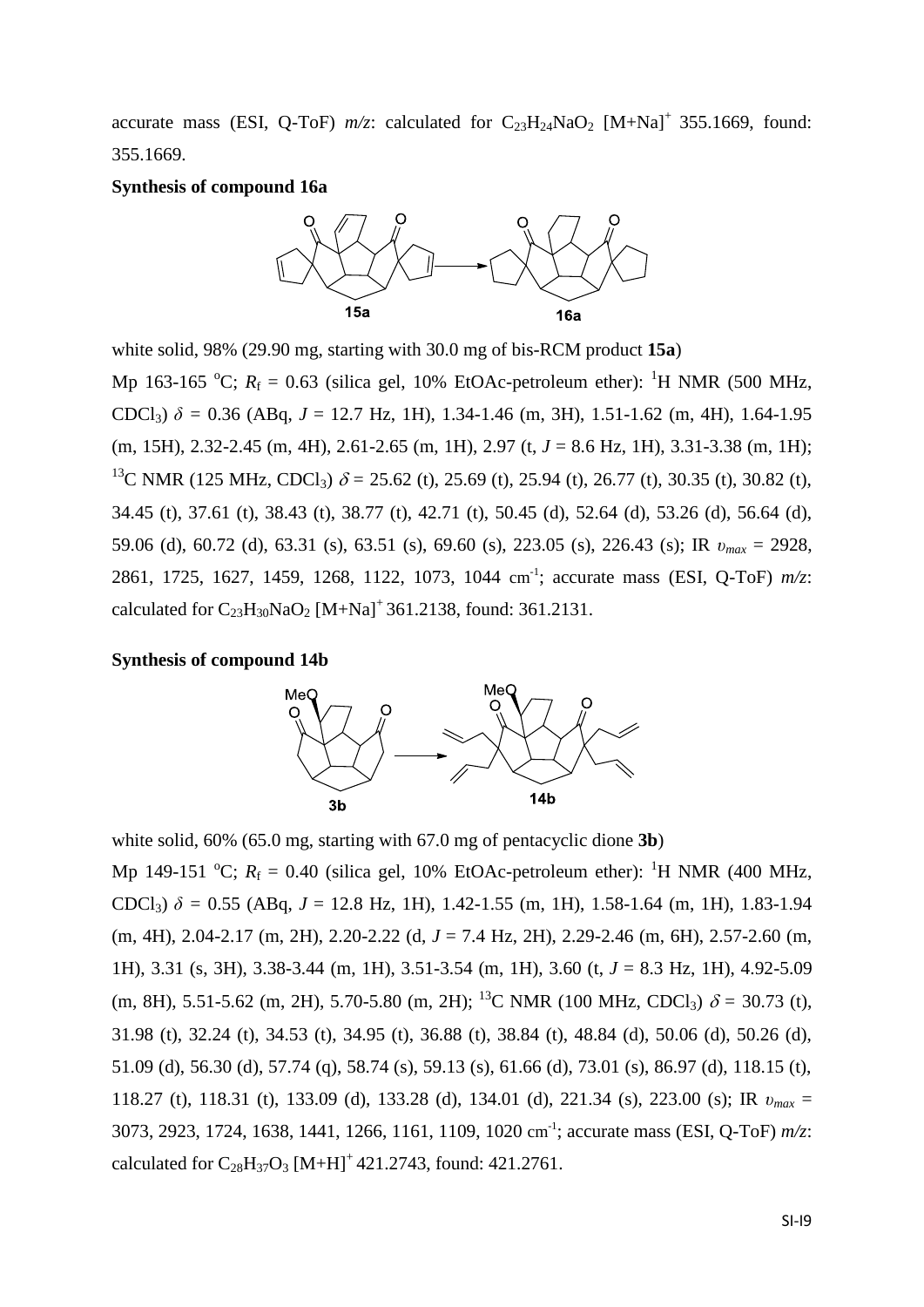#### **Synthesis of compound 15b**



white solid, 92% (40.0 mg, starting with 50.0 mg of tetra-allyl pentacyclic dione **14b**) Mp 138-140 <sup>o</sup>C;  $R_f = 0.38$  (silica gel, 10% EtOAc-petroleum ether): <sup>1</sup>H NMR (500 MHz, CDCl<sub>3</sub>)  $\delta$  = 0.27 (ABq, *J* = 12.8 Hz, 1H), 1.54-1.64 (m, 2H), 1.86-1.95 (m, 2H), 2.06-2.11 (m, 1H), 2.14-2.20 (m, 2H), 2.20-2.24 (m, 5H), 2.48-2.55 (m, 2H), 2.67-2.72 (m, 3H), 3.32  $(s, 3H)$ , 3.36-3.42 (m, 1H), 3.58-3.63 (m, 2H), 5.43-5.45 (m, 2H), 5.66-5.67 (m, 2H); <sup>13</sup>C NMR (125 MHz, CDCl<sub>3</sub>)  $\delta$  = 30.93 (t), 32.13 (t), 34.65 (t), 37.02 (t), 37.90 (t), 44.55 (t), 45.16 (t), 49.80 (d), 51.04 (d), 52.77 (d), 53.42 (d), 56.04 (d), 57.91 (q), 60.69 (d), 61.77 (s), 61.87 (s), 72.60 (s), 88.19 (d), 126.29 (d), 126.48 (d), 130.27 (d), 130.50 (d), 221.07 (s), 224.30 (s); IR  $v_{max} = 3057, 2927, 2854, 1731, 1422, 1265, 1114, 1044$  cm<sup>-1</sup>; accurate mass (ESI, Q-ToF)  $m/z$ : calculated for C<sub>24</sub>H<sub>29</sub>O<sub>3</sub> [M+H]<sup>+</sup> 365.2100, found: 365.2064.

#### **Synthesis of compound 16b**



white solid, 99% (30.0 mg, starting with 30.0 mg of bis-RCM product **15b**) Mp 112-114 <sup>o</sup>C;  $R_f = 0.48$  (silica gel, 10% EtOAc-petroleum ether): <sup>1</sup>H NMR (400 MHz, CDCl<sub>3</sub>)  $\delta$  = 0.36 (ABq, *J* = 12.7 Hz, 1H), 1.33-1.45 (m, 2H), 1.49-1.64 (m, 12H), 1.67-1.77 (m, 2H), 1.80-1.91 (m, 4H), 2.04-2.10 (m, 1H), 2.33-2.42 (m, 3H), 2.60-2.65 (m, 1H), 3.29 (s, 3H), 3.32-3.37 (m, 1H), 3.47-3.60 (m, 2H); <sup>13</sup>C NMR (100 MHz, CDCl<sub>3</sub>)  $\delta$  = 25.51 (t), 25.68 (t), 25.86 (t), 25.94 (t), 30.33 (t), 30.99 (t), 31.26 (t), 31.89 (t), 34.79 (t), 38.28 (t), 38.66 (t), 50.06 (d), 51.26 (d), 52.16 (d), 53.29 (d), 56.08 (d), 57.95 (q), 61.07 (d), 63.53 (s), 63.74 (s), 72.77 (s), 87.98 (d), 223.04 (s), 225.98 (s); IR *υmax* = 2927, 2867, 1724, 1449, 1266, 1115, 1087 cm<sup>-1</sup>; accurate mass (ESI, Q-ToF)  $m/z$ : calculated for C<sub>24</sub>H<sub>33</sub>O<sub>3</sub> [M+H]<sup>+</sup> 369.2400, found: 369.2373.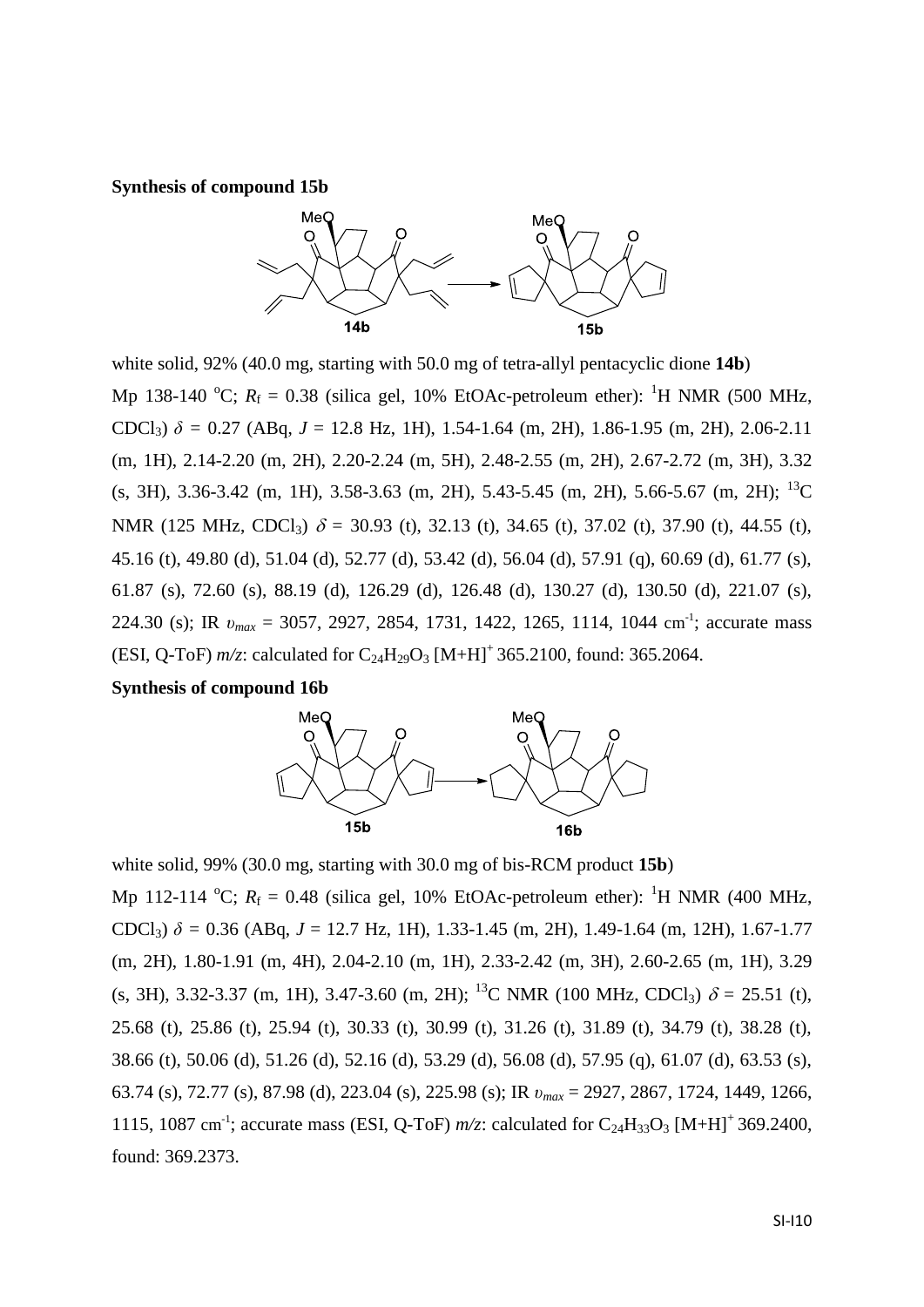**Synthesis of compound 14c**



Colorless semi-solid, 70% (95.0 mg, starting with 80.0 mg of pentacyclic dione **3c**)  $R_f = 0.56$  (silica gel, 10% EtOAc-petroleum ether): <sup>1</sup>H NMR (400 MHz, CDCl<sub>3</sub>)  $\delta = 0.58$ (ABq, *J* = 12.8 Hz, 1H), 1.53-1.62 (m, 1H), 1.65-1.72 (m, 2H), 1.73-1.84 (m, 2H), 1.84-1.97 (m, 5H), 2.23 (t, *J* = 7.0 Hz, 4H), 2.32-2.43 (m, 3H), 2.44-2.50 (m, 1H), 2.58-2.62 (m, 1H), 3.04 (t, *J* = 8.2 Hz, 1H), 3.40-3.47 (m, 1H), 4.95-5.19 (m, 8H), 5.52-5.65 (m, 2H), 5.70-5.80 (m, 2H); <sup>13</sup>C NMR (100 MHz, CDCl<sub>3</sub>)  $\delta$  = 26.83, 31.90, 34.80, 34.95, 37.49, 38.86, 38.95, 42.33, 49.46, 50.50, 51.00, 57.11, 57.81, 58.64, 58.98, 61.16, 69.80, 118.30, 118.33, 118.45, 133.02, 133.09, 134.01, 221.28, 224.09; IR *υmax* = 2955, 2928, 2857, 1731, 1464, 1380, 1274, 1124, 1073 cm<sup>-1</sup>; accurate mass (ESI, Q-ToF)  $m/z$ : calculated for C<sub>27</sub>H<sub>35</sub>O<sub>2</sub> [M+H]<sup>+</sup>391.2637, found: 391.2795.

**Synthesis of compound 15c**



white solid, 91% (32.0 mg, starting with 41.0 mg of tetra-allyl pentacyclic dione **14c**) Mp 175-177 °C;  $R_f = 0.50$  (silica gel, 10% EtOAc-petrolium ether): <sup>1</sup>H NMR (500 MHz, CDCl<sub>3</sub>)  $\delta$  = 0.26 (ABq, *J* = 12.8 Hz, 1H), 1.57-1.63 (m, 1H), 1.64-1.71 (m, 2H), 1.76-1.83 (m, 2H), 1.84-1.97 (m, 3H), 2.12-2.20 (m, 2H), 2.32-2.45 (m, 3H), 2.48-2.61 (m, 3H), 2.68- 2.75 (m, 3H), 3.04 (q, *J* = 8.2 Hz, 1H), 3.37-3.43 (m, 1H), 5.43-5.46 (m, 2H), 5.66-5.70 (m, 2H); <sup>13</sup>C NMR (125 MHz, CDCl<sub>3</sub>)  $\delta = 27.00$  (t), 34.25 (t), 37.02 (t), 37.50 (t), 37.89 (t), 43.26 (t), 44.69 (t), 45.20 (t), 50.20 (d), 53.01 (d), 53.36 (d), 56.53 (d), 58.82 (d), 60.34 (d), 61.56 (s), 61.64 (s), 69.41 (s), 126.17 (d), 126.26 (d), 130.55 (d), 130.56 (d), 221.00 (s), 224.58 (s); IR  $v_{max} = 3054$ , 2925, 2854, 1724, 1622, 1459, 1269, 1124 cm<sup>-1</sup>; accurate mass (ESI, Q-ToF)  $m/z$ : calculated for C<sub>23</sub>H<sub>27</sub>O<sub>2</sub> [M+H]<sup>+</sup>335.2011, found: 335.1969.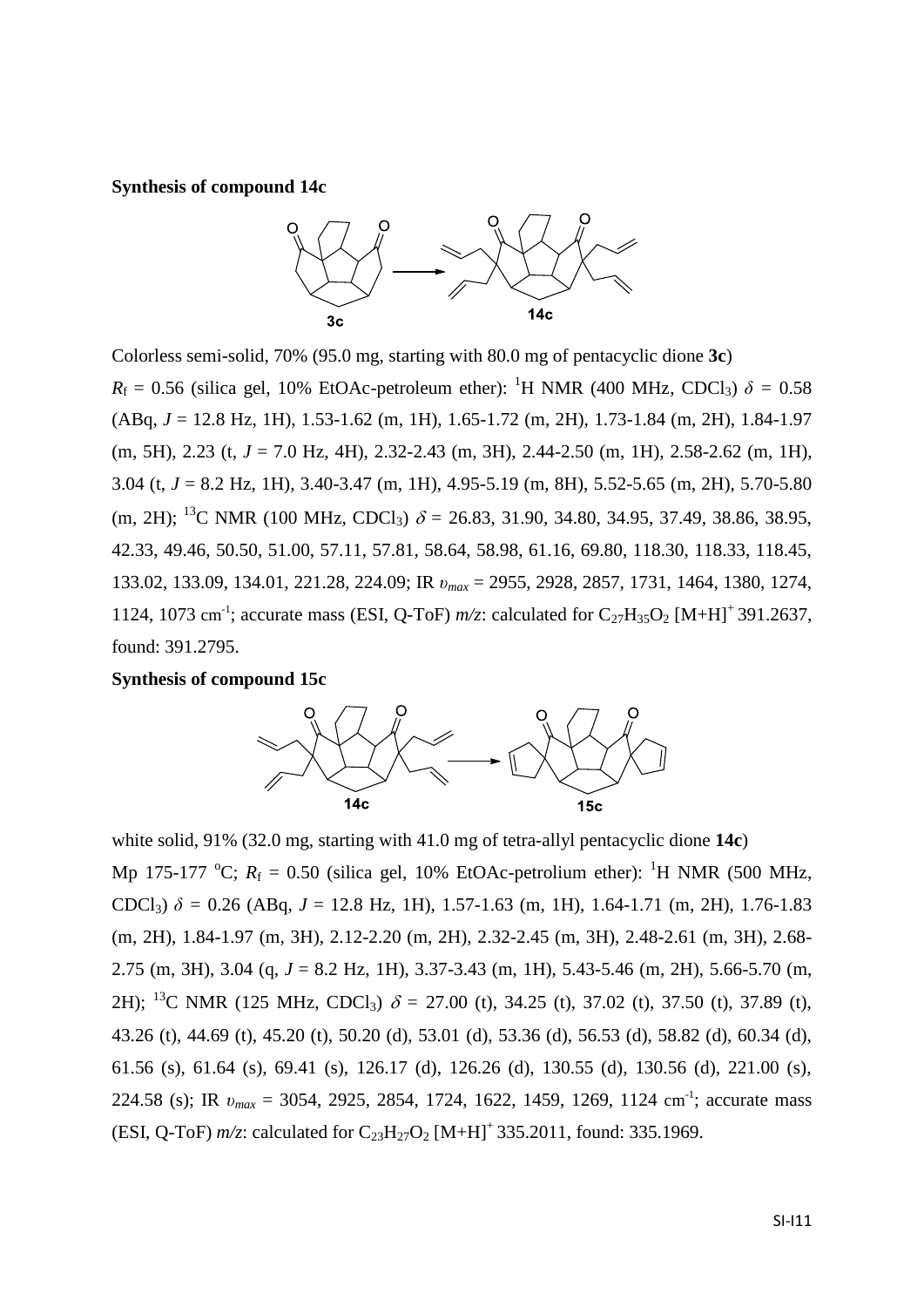**Synthesis of compound 14d**



white solid, 67% (127 mg, starting with 100 mg of pentacyclic dione **3a**) Mp 101-103 °C;  $R_f = 0.69$  (silica gel, 10% EtOAc-petroleum ether): <sup>1</sup>H NMR (500 MHz, CDCl<sub>3</sub>)  $\delta$  = 0.99, 1.02 (ABq, *J* = 14.6 Hz, 1H), 1.99-2.61 (m, 16H), 3.21-3.28 (m, 2H), 4.98-5.47 (m, 10H), 5.46-5.47 (br, 1H), 5.53-5.62 (m, 3H), 5.76-5.81 (m, 2H), 5.89-5.91 (br, 1H); <sup>13</sup>C NMR (100.8 MHz, CDCl<sub>3</sub>)  $\delta$  = 32.63, 34.28, 34.70, 35.84, 36.84, 37.86, 38.65, 50.26, 50.79, 52.84, 53.00, 56.83, 58.07, 59.30, 65.10, 118.43, 118.52, 118.57, 118.64, 118.81, 132.75, 132.91, 133.39, 133.84, 134.01, 134.66, 135.19, 220.24, 222.72; IR *υmax* = 1639, 1727, 2930 cm<sup>-1</sup>; accurate mass (ESI, Q-ToF)  $m/z$ : calculated for C<sub>30</sub>H<sub>36</sub>NaO<sub>2</sub> [M+Na]<sup>+</sup> 451.2608 found: 451.2610.

**Synthesis of compound 15d** 



white solid, 85% (44 mg, starting with 60 mg of peta-allyl pentacyclic dione **14d**) Mp 116-118 °C;  $R_f = 0.66$  (silica gel, 10% EtOAc-petroleum ether): <sup>1</sup>H NMR (500 MHz, CDCl<sub>3</sub>)  $\delta$  = 0.64, 0.70 (ABq, *J* = 12.7 Hz, 1H), 1.62-1.99 (m, 1H), 2.16-2.30 (m, 4H), 2.37-2.50 (m, 3H), 2.51-2.69 (m, 6H), 2.72-2.80 (m, 2H), 3.20-3.29 (m, 2H), 5.01-5.06 (m, 2H), 5.45-5.49 (m, 3H), 5.53-5.59 (m, 1H), 5.61-5.72 (m, 2H), 5.89-5.92 (m, 1H); <sup>13</sup>C NMR  $(100.8 \text{ MHz}, \text{CDCl}_3)$   $\delta = 34.39, 35.40, 36.98, 37.32, 39.44, 44.17, 47.37, 52.46, 52.86, 53.79,$ 53.84, 57.74, 61.31, 61.97, 65.15, 76.34, 118.62, 126.06, 126.48, 129.77, 130.58, 134.13, 135.20, 220.11, 225.18; IR  $v_{max}$  = 1621, 1637, 1730, 2845, 2922 cm<sup>-1</sup>; accurate mass (ESI, Q-ToF)  $m/z$ : calculated for  $C_{26}H_{28}NaO_2$  [M+Na]<sup>+</sup> 395.1982, found: 395.1983.